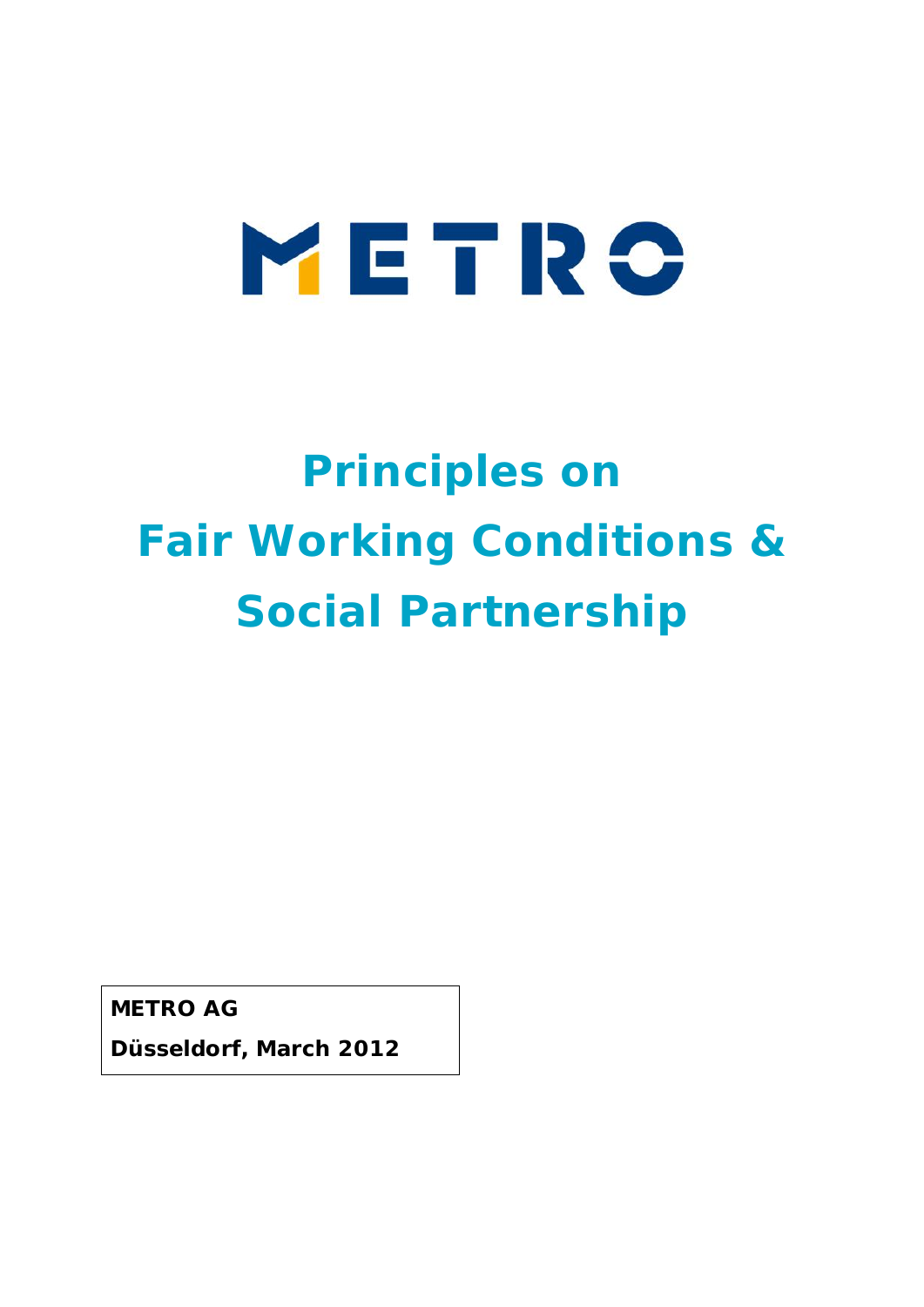# **Principles on Fair Working Conditions & Social Partnership**

## **Objective**

The Business principles of the METRO govern Metro's business decisions and actions throughout the world, and equally apply to corporate actions and the behaviour of individual employees. They incorporate Metro's HR Fundamentals for doing business.

One of the business principles (7) refers to the respect for fair terms and conditions of employment.

*METRO is committed to fair terms and conditions of employment worldwide and recognizes the right of employees to organize in accordance with national laws and regulations. All applicable labor and employment laws are to be complied with. Companies of METRO respect the right of employees to engage in collective bargaining in accordance with national laws and regulations.*

To ensure that each METRO operating unit throughout the world follows the business principle on Labour and Employment practices consistently, a set of global principles have been established in 2004 and re-confirmed by the Board of METRO AG in 2008.

#### **Scope**

The Principles on Fair Working Conditions and Social Partnership apply to all employees who work in or on behalf of any METRO company worldwide. Following the management model of the group – decentralization of responsibility – the local management is responsible for concrete embodiment of both the social dialogue with the employees and employees' representatives as well as fair working conditions in each country within the scope of these principles

## **Principles**

METRO is committed to fair and just working conditions around the world

Within the domain of its own market and companies, METRO unconditionally supports the four fundamental principles of the ILO (International Labour Organization). In specific terms, these principles address the following issues:

- **1. Freedom of association and effective recognition of the right to collective bargaining.**
	- Key elements of the Group's business structure are open channels of  $\mathbf{r}$  . communication between employers and employees as well as a constructive and responsible working relationship with employees' recognized representatives. This principle applies to every country where METRO does business. As part of a trusting relationship, the companies in METRO respect the right of collective bargaining and their employees' freedom of association.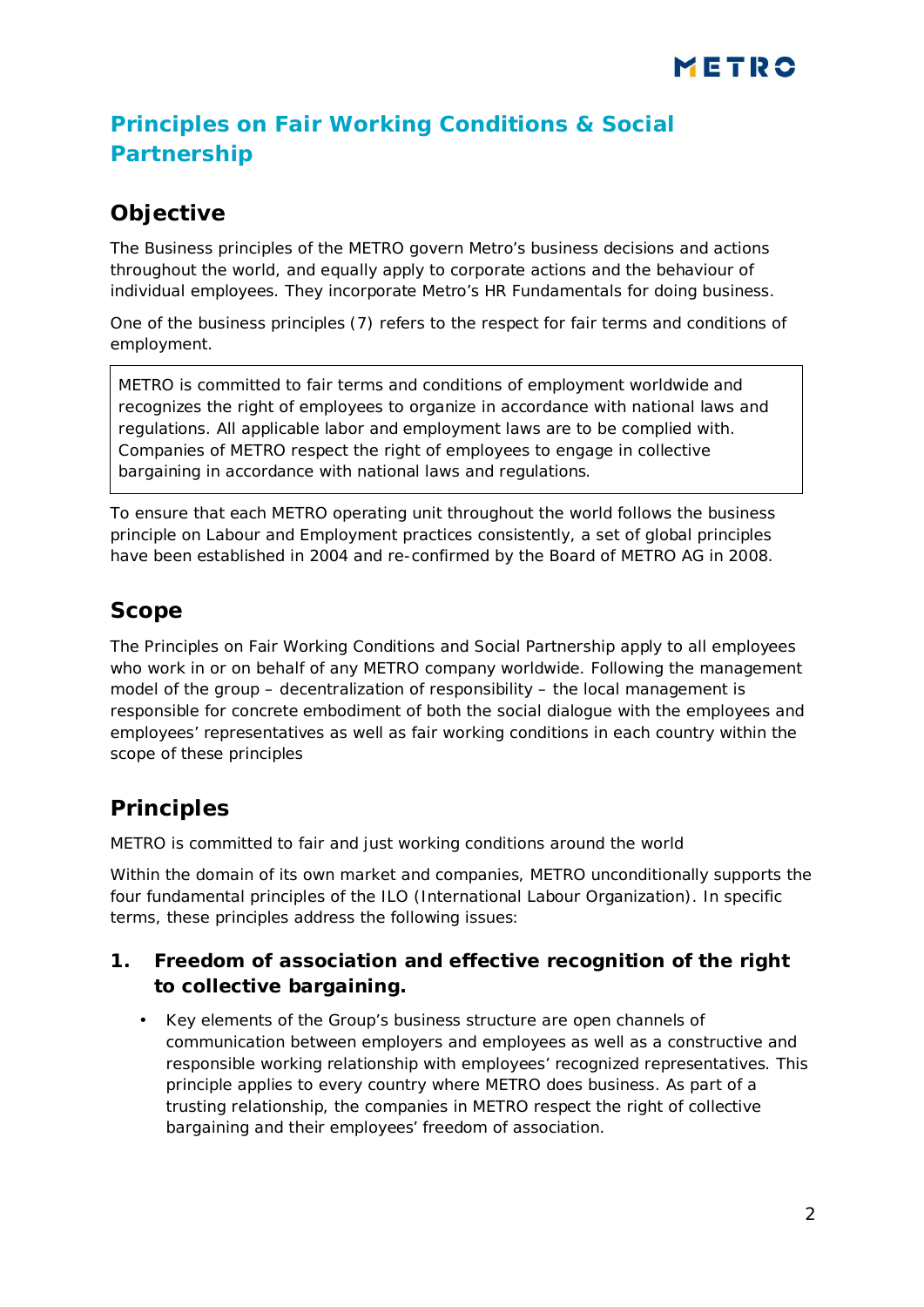- METRO affirms that employees who have decided to join a union based on the  $\mathbf{r}$ ILO's principles will not be subject to dismissal as a result of their union membership or to any sort of discrimination;
- In terms of union organizations in the companies and markets, METRO assumes a  $\overline{\phantom{a}}$ strictly neutral position. As a result, local managing directors will neither promote nor obstruct efforts to organize unions based on national rights and laws.
- Within the framework of these principles, it is the responsibility of the local social partners to define and shape the social-partnership relationship. Clashes of interest or conflicts that are a natural part of relationships will be discussed in an open, professional dialogue, and will be addressed in a fair way.
- A constructive social dialogue will offer opportunities for both sides if the social partners conduct it in a manner that contributes to improving the company's competitiveness and, as a result, the securing local jobs in the long term. This is based on mutual respect between the representatives of management and labour, and on the joint desire to promote the company's long-range success.
- Regular informational meetings and consultation between management and labour representatives about transnational issues strengthen international cooperation, promote mutual understanding and support internationalization as the Group's growth engine. METRO's external partners within the social framework on the international level are the umbrella organizations of employer associations and the unions in trade and retail. METRO Euro Forum serves as the international discussion platform for transnational issues.

#### **2. Elimination of all forms of forced or compulsory labour and disciplinary measures**

- METRO categorically rejects all forms of forced or compulsory labour, including the employment of prison inmates, lodging deposits or the retention of identity documents of its employees upon commencing employment, in all of its markets and companies. It respects the principle of freely selected employment.
- The company shall not withhold any part of any employee's salary, benefits,  $\mathcal{L}^{\mathcal{L}}$ property, or documents in order to force such employee to continue working for the company.
- The employee shall have the right to leave the workplace premises after completing the standard workday, and be free to terminate their employment provided that they give reasonable notice to their employer.
- The company shall not engage in or support trafficking in human beings.
- In its companies around the world, METRO permits no child labour as defined in the ILO agreement on the subject, the conventions of the United Nations and national laws. METRO considers the rights of young employees to be particularly worthy of protection.
- **3. Abolition of child labour**
	- In its companies around the world, the METRO GROUP permits no child labour as defined in the ILO agreement on the subject, the conventions of the United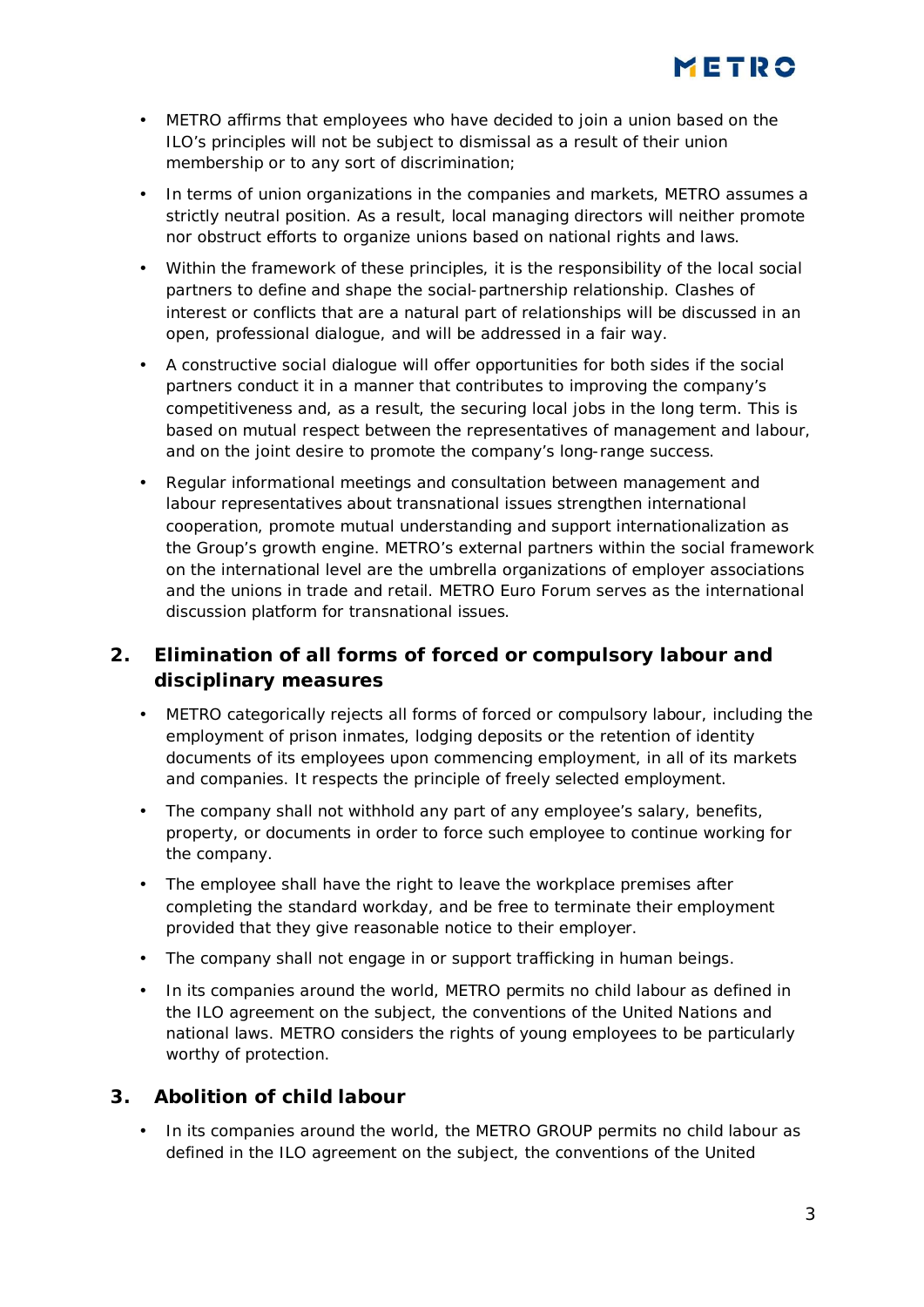Nations and national laws. The METRO GROUP considers the rights of young employees to be particularly worthy of protection.

#### **4. Elimination of discrimination in employment and occupation**

METRO promotes all employees according to their abilities and performance. As an "equal opportunity employer" METRO offers all employees and applicants the same chance, regardless of sex, age, race, ethnic background, sexual orientation, possible handicaps, religion or beliefs.

#### **5. Remuneration**

- Wages paid for regular working hours, overtime hours and overtime differentials  $\mathbf{r}^{\prime}$ shall meet or exceed legal minimums and/or industry standards.
- Illegal, unauthorized or disciplinary deductions from wages will not be made.  $\mathbf{r}^{\prime}$
- In situations in which the legal minimum wage and/or industry standards do not  $\mathbf{r}$ cover living expenses and provide some additional disposable income, METRO companies are further encouraged providing its employees with adequate compensation to meet these needs.
- Deductions from wages as a disciplinary measure are forbidden unless this is l. permitted by national law and a freely negotiated collective bargaining agreement is in force.
- METRO will ensure that wage and benefits composition are detailed clearly and regularly for employees. Additionally METRO will ensure that wages and benefits are rendered in full compliance with all applicable laws and that remuneration is rendered in a manner convenient to the employees.
- METRO will reimburse all overtime at a premium rate as defined by national law. t. In countries where a premium rate for overtime is not regulated by law or a collective bargaining agreement, the employee shall be compensated for overtime at a premium rate or equal to prevailing industry standards, whichever is more favourable to the employee's interests.